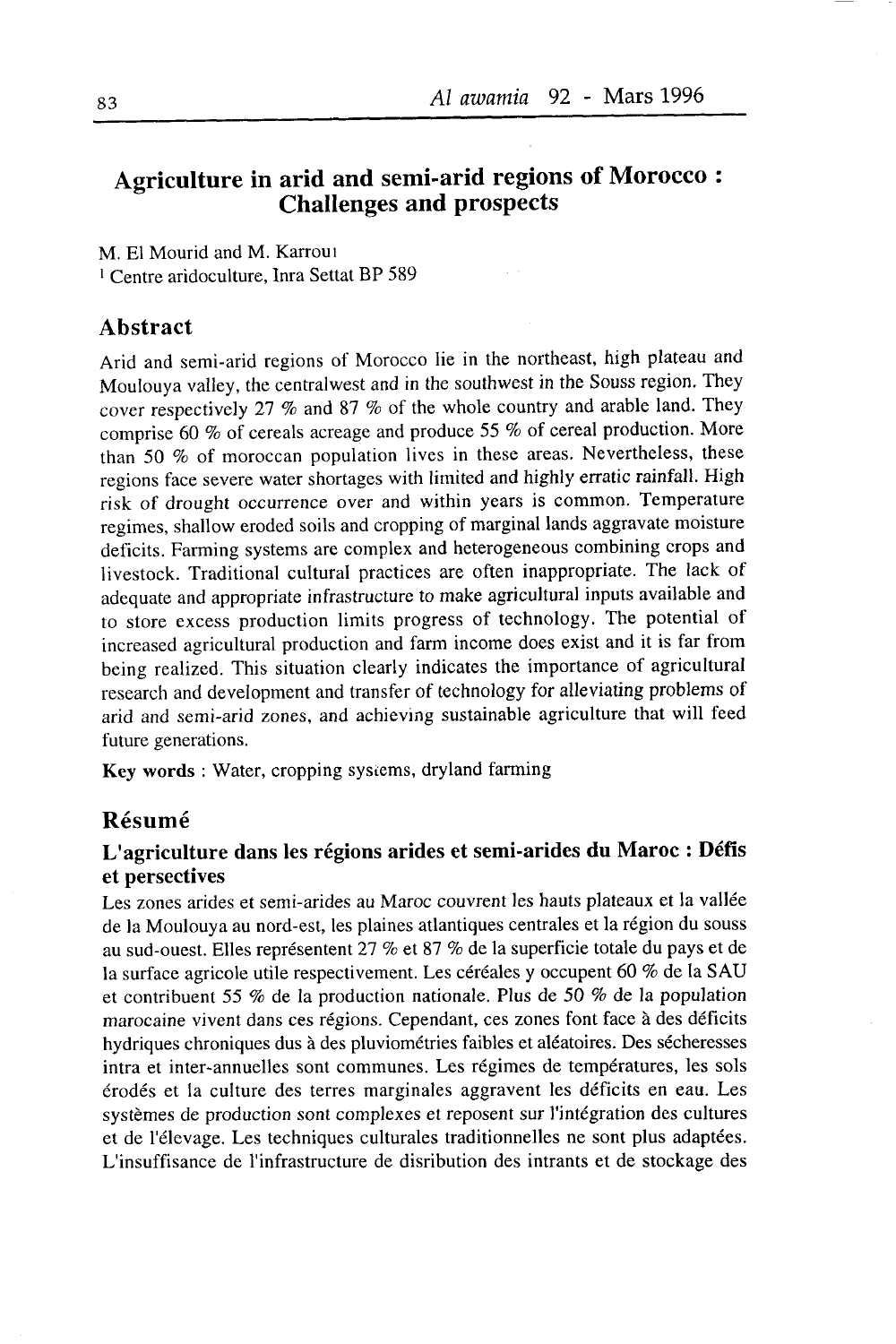excès de production constitue un frein au progrès technique. L'écart entre les potentialités et les rendements obtenus par les agriculteurs est encore important. cette situation souligne I'intérêt que revêt la recherche agronomique pour le développement de technologies appropriées et leur transfert par des voies adéquates afin de résoudre les problèmes des zones arides et semi-arides marocaines, et garantir ainsi la pérrenité de l'agriculture pour les générations futures.

Mots-clés : Eau, systèmes de production, aridoculture

ملخص الزراعة في المناطق البورية المغربية : تحدى و افاق م. موريد وم. قرو الركز الجهري للبحث الزراعي. ص.ب. 589 ، سطات، المغرب

تغطي للناطق الجافة و شبه الجافة في المغرب الهضاب العليا لوادي ملوية في الشمال الشرقي والسهول الأطلسية الوسطى وناحية سوس في الجنوب الغُّـربي. تَمثل هَذَهُ الْمُناطَقّ 27% و87% مَن مُجْمَوع مساحة البَّلادُ وَمَنْ أ الساحة الفلاحية المستثمرة على التوالي. تحتل زراعة الحبوب في<br>أبيت 60% ç: . 5,55 .r Ê4L,; 3 i-.}:,.-il-i-...ti1t i-r\*ti ; 2"6 0 ,.j-tÉ, c:-o الإنتاج الوطني. أكثر من 50% من سكان المغرب يعيشون في هذه المناطق<br>في حين أن هذه الأخيرة تواجه نقصا حادا في المياه إثر التساقطات القليلة<br>والغير احتمالية. جفاف داخل وبين السنوات عامة، الأنظمة الحرارية، الأراضي العارية وزراعة الأراضي الهامشية تحد نقصان الماء. الأنظمة راعية العقيقة لم تعد مواتية. النقص في البنية التحتنية لتوزيع<br>أحداث الله عليه الله عليه الله عليه الله عليه الله عليه الله عليه السواري الإنتاجيّة معتدة وتتوقف على دّمج الزراعة بتربية المواشي. التقنيات المدّخلات الزراعية العقيقة لمّ تعد مـواتية. النقص في البنية التحتية<br>لتوزيع المخلات الزراعية و تخزين الزيادات الإنتاجية تكون رادعا للتقدم التكنولوجي الملائم لنقلها بطرق ناجعة لحل مشكلات الناطق الجافة والشبه جافة المغربيّة، و بهذا تضمن ديمومة الفلاحة للأجيال المقبلة.

الكلمات المقتاحية : ماء، نظم الزراعة، الزراعة البعلية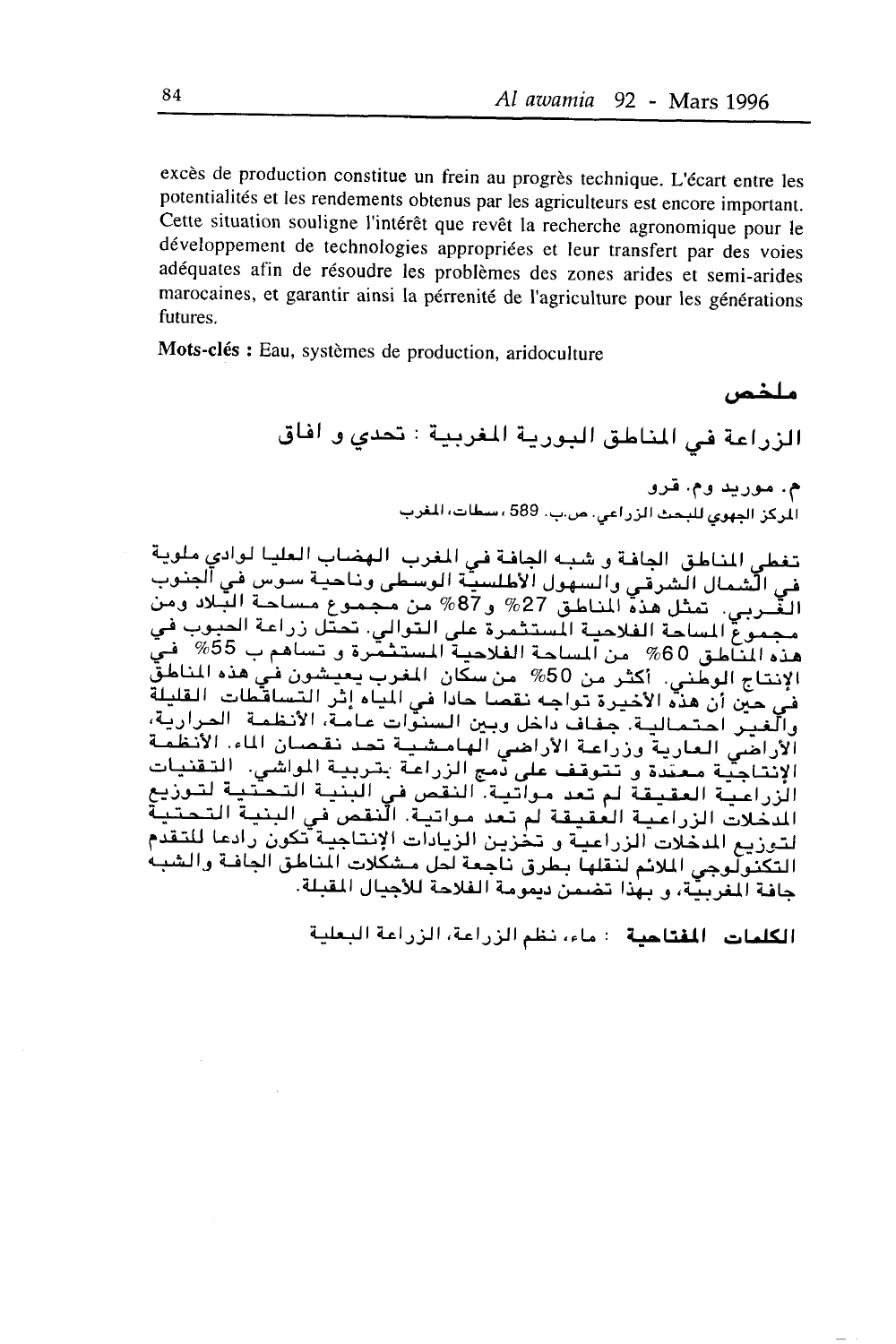#### Regional setting

Arid and semi-arid regions of the world are found in all continents. Their climates are of mediterranean, tropics and continental types. Rainfall is either concentrated in winter or in summer with mild, cold or hot temperature regimes. They are characterized by a high solar radiation as well as a high evaporative demand. However each region has its specifities. But the constant constraint is the high variability and risks encountered by the producers and developers in these regions.

Moroccan arid and semi-arid regions are of mediterranean type with winter rainfall and mild temperatures and a long period (5 to 6 months) of dry hot summer (Ionesco 1965). They lie in the northeast (high plateau and Moulouya valley) the central-west (Casablanca, Beni mellal, Marrakech, Essaouira) and in the southwest in the souss region. They cover 27  $\%$  and 80  $\%$  of the whole country and arable land respectively. They comprise  $60\%$  of cereals acreage and produce 55  $%$  of cereal production. Most of barley and maize are produced in these regions. Livestock is very important. Hence, 56  $\%$ , 45  $\%$  and 51  $\%$  of respectively sheep, cattle and goats herds are concentrated in the arid and semi-arid regions of Morocco (El Mourid et Sefrioui l99l).

#### Challenges

#### Biophysical challenges

The arid and semi-arid regions of Morocco face severe water deficits. Average annual rainfàll is limited and highly erratic in amount (200-450) as well as in distribution within the year and from region to region (El Mourid and Watts 1994). These regions are characterized by a high risk of drought occurrence over years. In the last 50 years, Morocco has experienced four cycles or I I years of drought (Lahlou 1986), and the most drastic drought ever faced was from 1980 to 1985. During these five years of drought, average rainfall deficits or departure from average rainfall varied from 20 to 51  $%$  depending on the years and regions, with extremes of 85  $\%$  in 1982-83 and 1983-84 cropping seasons (Belkheir *et al.* 1987). Morocco experienced an other two- year drought (1991/92, 1992193) where the lack of rainfall lasted  $120$  days which was never seen in the country. This latter drought has been well documented (Derkaoui et al. 1992; Benaouda 1994; Bendaoud 1994; Herzenni 1994). Nicholson and Wigley (1984) showed that  $1$ ) when droughts occur in Morocco, they tend to affect quite wide areas;  $2$ ) a long period of drought during summer with no rain from the end of may to october 3) an occurrence of drought during the last part of the growing season (march-april), and an erratic drought at the beginning of the cropping season (november to january), where short term seasonal lack of moisture is common (El Mourid and Watts 1994). The temperature regime with high temperatures during cereal grain-filling (Mekni and El Mourid 1987), high evaporative demand and shallow and eroded calcareous soils (more than 80  $\%$ ) aggravate the lack of soil moisture (El Oumri et al. 1994). Foliar diseases (rusts, septoria,...) and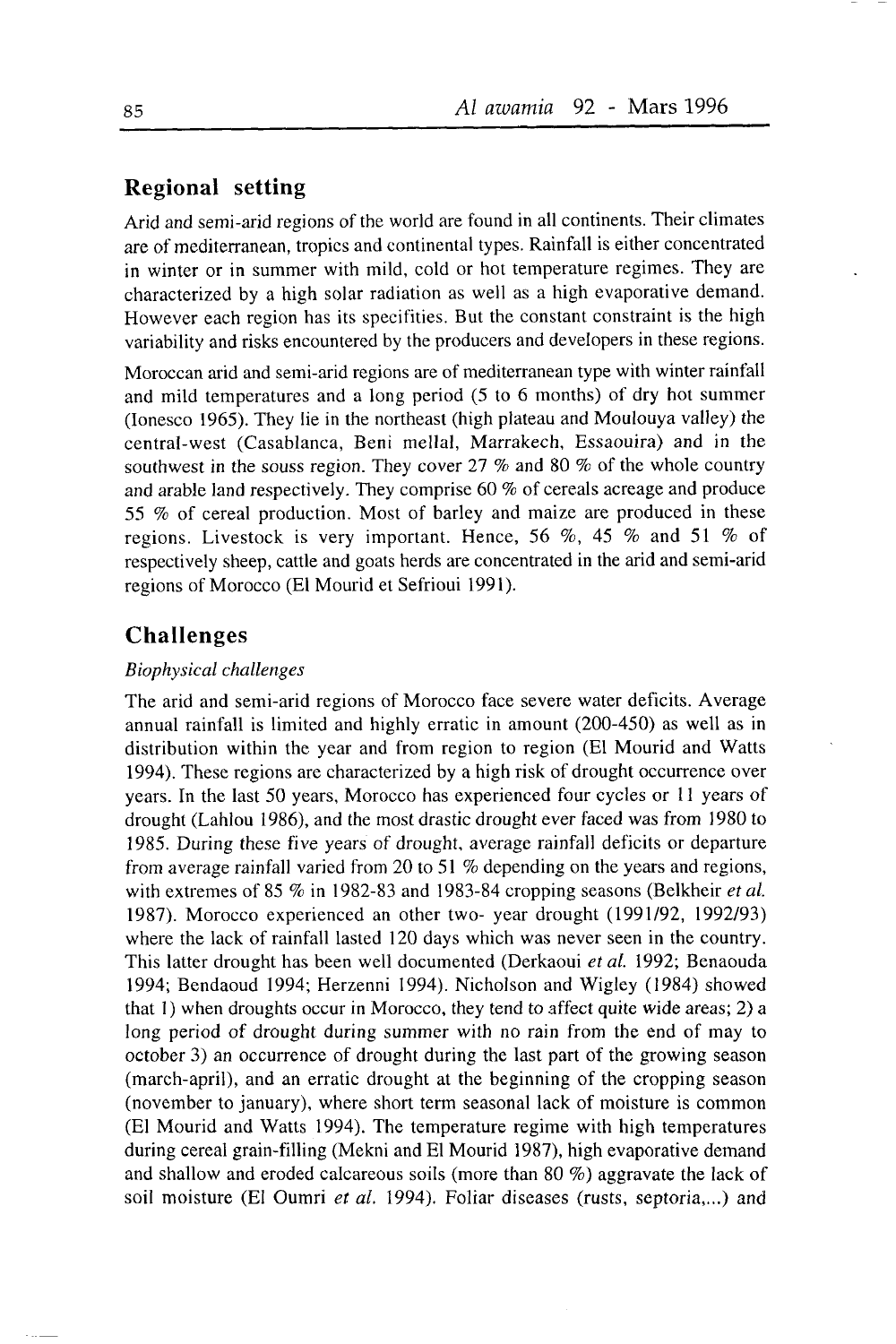insects (hessian fly, green bug, sowfly...) are wide spread and affect crop yields. With all these environmental characteristics, the crop and livestock productions are very low and highly irregular, and years of marginal crop production are quite çommon.

#### Socio-economic challenges

Agriculture is an old tradition in moroccan arid and semi-arid regions. Farming systems are complex and heterogeneous (Moore et al. 1994). The increase in the human population and changes of nomadic or semi-nomadic systems have resulted in greater pressure on marginal lands that were reserved essentially to grazing. cereal monoculture is increasing with a tendency to abolish fallow (Benaouda et al. 1993), to cultivate marginal lands and to overgraze natural pastures. Furthermore, land tenure, size of holding, as well as the complex ownership limit the progress of technology. Cropping is combined with livestock production, primarily sheep and goats. The livestock component is well inserted into the system and plays an important role as insurance and bank for the farmer.

Dry farming techniques of growing cereal crops have been developed and practised for centuries. Cereals constitute the main crop and are grown in rotation with fallow, food legumes and maize. Barley dominates in areas receiving less than 300 mm (Gibbon 1981). Techniques for producing cereal crops consist of waiting for the first rain before planting in order to destroy weeds. Seed is broadcasted and covered by an off-set disk plow (often custom hired), so that seed is distributed at various depths through the soil. Rates of seeding range from 150 to 250 kg ha<sup>-1</sup> for both barley and wheat. Fertilizers are not generally used and most applications are inadequate for the crops' needs. In many cases weeds are left to grow, then hand pulled and fed to livestock. Cultivars used are susceptible to foliar diseases (septoria, rusts, helminthosporium) and pests, essentially hessian fly (Mayetiola destructor Say.).

After harvest, straw is stored for winter and stubble is overgrazed by livestock through the dry summer. Some barley is grazed during early growth. The most used tool for seed bed preparation is the off-set disk plow commonly called "cover crop", and mechanization that is well adapted for more favorable rainfall areas is frequently inappropriate for semi-arid dryland conditions, because it wastes scarce moisture. This is to say that crop production is a precarious business in the arid and semi-arid areas and the risk is inherently great.

The lack of adequate and appropriate infrastructure to make seeds, fertilizers, pesticides, farm equipment, spare parts loans available and to store excess production during good years explains the under-investment in these harsh environments. Nonetheless, many farmers are isolated in their villages and cannot market their production under favorable conditions or have access to social facilities (schools, Hospitals...).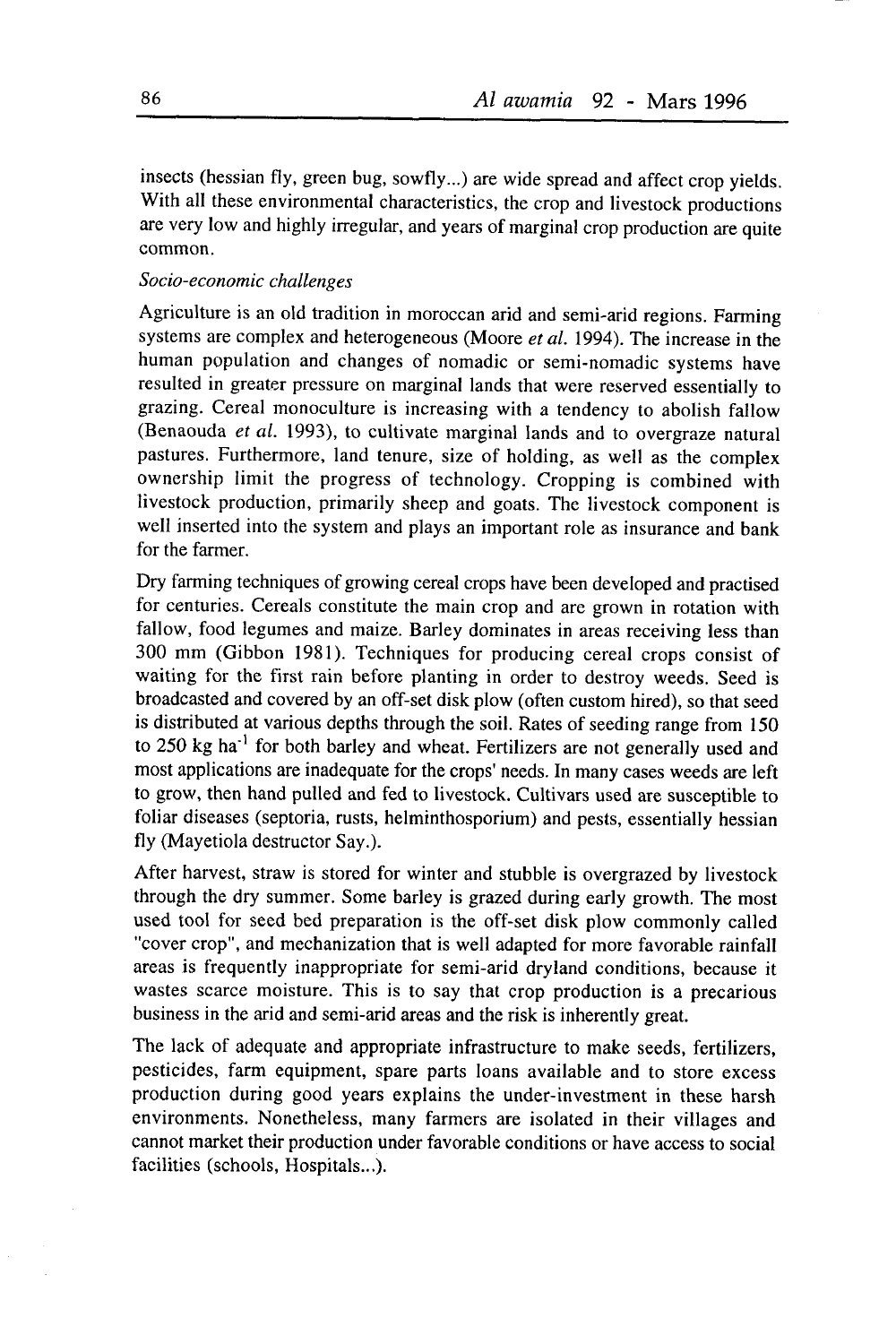The traditional extension approaches have been unsuccessful in convincing farmers to adopt innovations (El Mourid and Gillard-Byers 1993a 1994b). Farmers have not been involved in decision-making and farmers organizations (professional associations, chambers of agriculture) are just emerging. Literacy rates in the rural areas are still high (more than  $70\%$ ). Within this context, the agricultural research scientist facing the same climatic constraints as the farmer, is obliged to develop and test technology over a longer period of time than is required in more favorable areas, in order to be assured that recommended practices will be both productive and economically viable.

#### Prospects

The potential of increasing cereal production in these areas does exist and presently it is far from being realized. Yields of 2,000 to 2,500 kg  $ha^{-1}$  are possible in more favorable regions (300 - 400 mm) and up to 1,500 kg ha<sup>-1</sup> in the areas receiving 200 to 300 mm rainfall per year (Mara/Fao, 1982) by employing only the technology already available. Even though this might be argued and questioned as Crawford and Purvis (1986) did, there is already a strong indication that the potential for improvement in crop production is real, and that sustained progress can be made in identifying and solving problems that limit production (El Mourid et Sefrioui 1991; PPO aridoculture 1994; Sefrioui et al. 1994).

In Morocco, since early 80s, after the most severe drought that concerned all Morocco, a political awareness has developed. International awareness about environment protection (Kergreis 1994) has helped too. Many government actions aimed at alleviating drought effects : Livestock funds, agricultural development funds, integrated development projects (Safi, Oujda, Settat), measures to fight drought effects (1993) and lately the willingness to establish farm risk insurance. All these programs aimed at spreading social solidarity and equity among different population categories as it is stipulated in the moroccan constitution. The new strategy of the ministry of agriculture emphasizes environmental issues and sustainability of agriculture.

The concentration of rainfall in the cooler half of the year, during winter, when evaporative demand is low offers advantages for improving water use efficiency and inc-easing biomass. Moreover , deep soils (vertisols) can store water that can be used later in the season.

Farming systems of arid and semi-arid regions of Morocco have evolved into an integration of crops and livestock. Indeed, farmers have diversified their productive and income generating options in order to balance immediate returns with a long-term viability (Moore et al. 1994). Strategies of farmers in the mixed farming systems are designed to cope with highly erratic climatic conditions (Boyce et a1.,1991). Animal and plant genetic resources existing in these environments are very important and might be used in breeding programs.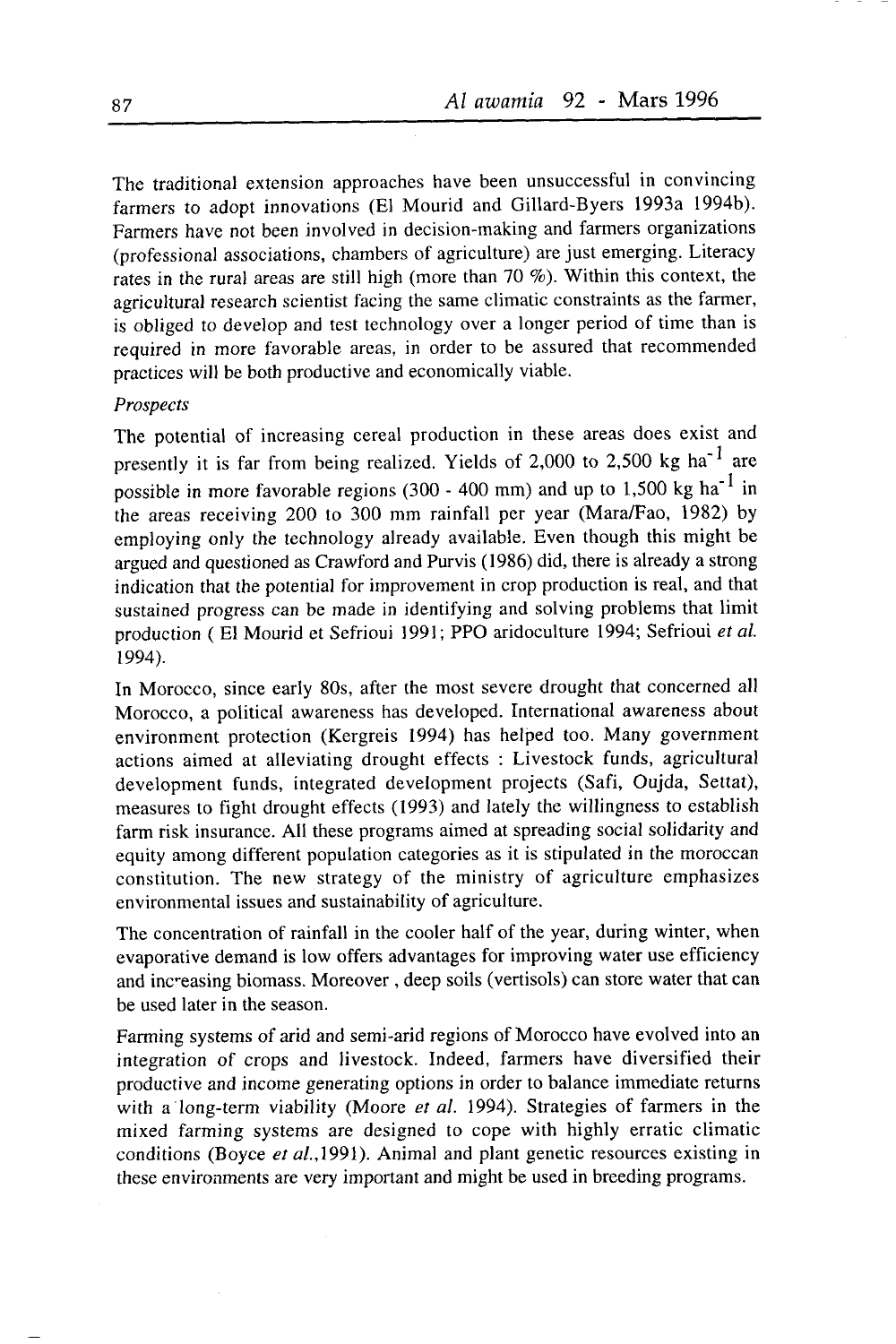Research around the world as well as in Morocco has developed expertise, methodologies and technologies targetted to arid and semi-arid zones (Squires and Tow l99l; Unger and al 1988; Dregne and Willis 1983; El Mourid and Karrou 1994). This interest resulted in better diagnosis of problems, setting research as well as development priorities, targetting technology transfer.

In Morocco, strategies for agriculture production in arid and semi-arid regions should be founded on the mix productivity, stability and sustainability. The challenge is to have a balance between all three qualities. Productivity is usually expressed per unit of area, per person, per unit of energy input or per unit of capital investment. Stability is the reliability or consistency of farm production. Sustainability is defined as the ability of an agroecosystem to maintain productivity when subject to a major disturbing force (salinity, erosion, declining market...). It concerns whether a given level of productivity is mantained over time (Squires 1991). Summarizes crop and livestock production orientations in the arid and semi-arid agroecosystems of Morocco.

Crop production objectives in these drought-prone regions are to improve, stabilize and sustain yields through selection of species, and cultivars and cultural practices that will reduce yield fluctuations and permit stable production. The emphasis should be placed on the interrelationships of environment and soil and crop management factors on crop productivity, which are limited not only by low and uncertain rainfall, but also by high extreme temperatures and shallow soils. Privileged means of reducing these stresses are the application of sound agronomic practices as well as modification of cultivars (Harris et al. 1987). Many interesting reviews on ways to understand, improve, and stabilize crop production in moisture limiting environments are available (Evans 1987; 1985; Cooper et al. 1987; Harris et al. 1987). These reviews pinpoint strategies for increasing and stabilizing crop yield. They mainly involve 1) evaluation of genotypes-environment interactions, 2) soil and water conservation through appropriate soil and crop management systems; 3) water use and water use efficiency; and finally 4) better understanding of yield processes and determination in relation to phenological stages, agronomic practices, and environment. Hence, one can infer that all breeding programs and improved agronomic practices should claim the efficient use of the limiting resource, water, by avoiding its waste, by improving the capacity of soil water storage and the choice of crops which are best adapted to these conditions, as well as the agrotechnical practices that lead toward increased soil moisture availability for crops (El Mourid et Kanou 1994). In other words, the task is to devise very efficient water-use cultural practices and highly efficient crops and cultivars. Using the available water more efficiently may mean fewer crop failures and thereby stabilize yields.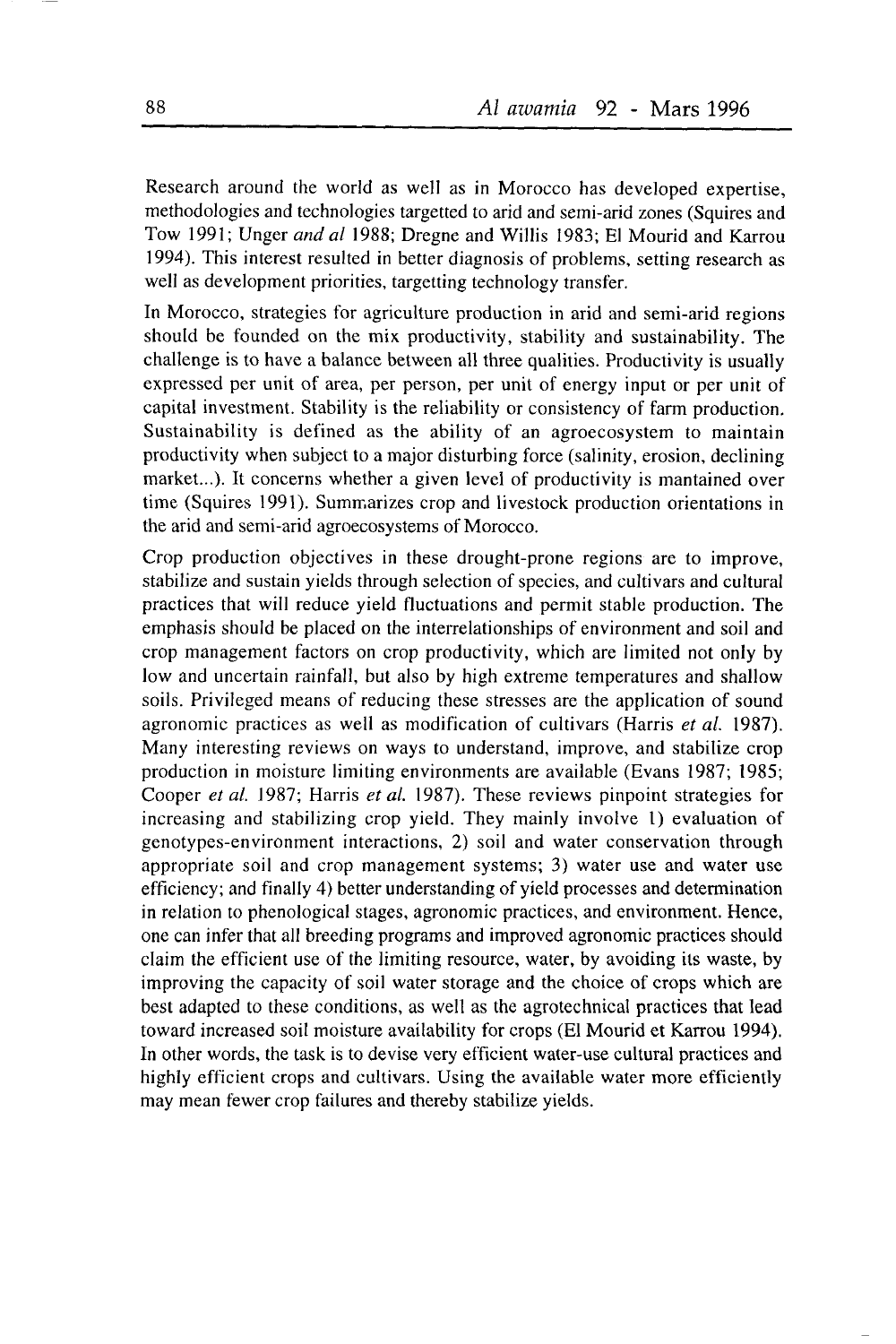## References

Belkeir A., Compte J.P., El Khabote A., Lahmomi A. et Mrioah D. (1987). Bilan de cinq années de séchresse au Maroc. Eau et développement, 3 : 10-26.

Benaouda H. (1993). Le comportement des céréales d'automne en conditions de sécheresse de début de cycle : Cas de la campagne 1991-92. Rapport titularisation. Département d'agronomie, Inra. Maroc.

Benaouda H., El Mourid M. et Ameziane T. (1993). Place de I'orge dans les systèmes des cultures des zones arides et semi-arids du Maroc occidental. Projet Ifad/Icardal Maghreb transfert Technologie. Centre aridoculture, Inra-Settat Maroc.

Bendaoud M.L. (1993). Enquête sur le comportement des exploitations agricoles de la chaouia pendant la sécherese 1991-92. Rapport titularisation. Département socio-économie. Inra, Maroc

Bounejmate M. (1992). Rôle de I'Institut national de la recherche agronomique dans la sauvgarde et l'évaluation des ressources génétiques fourragères et pastorales spontanées au Maroc. Mémoire d'ingénieur en chef. Inra, Maroc.

Boyce K.G., Tow P.G. and Koocheki A. (1991). A systems approach to aridoculture. pp:  $3-15$  In.Squires and tow (eds.). Dryland farming: A systems approach. Analysis of dryland agriculture in Australia. University press, Sydney.

Boyce K.G., Tow P.G. and Koocheki, A. (1991). Comparisons of Agriculture in countries with mediterranean-type climate pp. 250-260. In. Squires and Tow (eds : Dryland fàrming. A systems approch. An analysis of dryland agriculture in Australia. University press, Sydney, Australia.

Cooper P.J.M., Gregory P.J., Tully D. and Harris H.C. (1987). Improving Water use efficiency of annual crops in the rainfed farming systems of West asia and North africa. Expl. agric. 23 : 113-158.

Derkaoui M., Nassif F. et Benaouda H. (1992) ( eds).Sécheresse l99l-92. Manifestations et Implications. Inra/Usaid/Projet N° 608-0136. Centre aridoculture, Settat.

Dregne H.E. and Willis W.O. (1983). Dryland agriculture. Agronomy, N 23. ASA Inc., CSSA inc.. SSSA Inc., Publisher, Madison, Usa.

El Mourid M. and Gillard-Byers T.E. (1993a). Implementation of technology transfer in the arid and semi-arid regions of Morocco. Ifad/ Icarda Project and Inra/ Miac Project. Third project implementation workshop; the Near east and North africa region, Marrakech 26 october-4 november 1993, Ifad, Rome, Italy.

El Mourid M. and Gillard-Byers T.E. (1993b). Imporrance of developmenr and transfer of technology to Ifad Target groups. Third project implentation workshop for the near east and North africa region. Marrakech 26 october-4 november 1994. Ifad, Rome, Italy.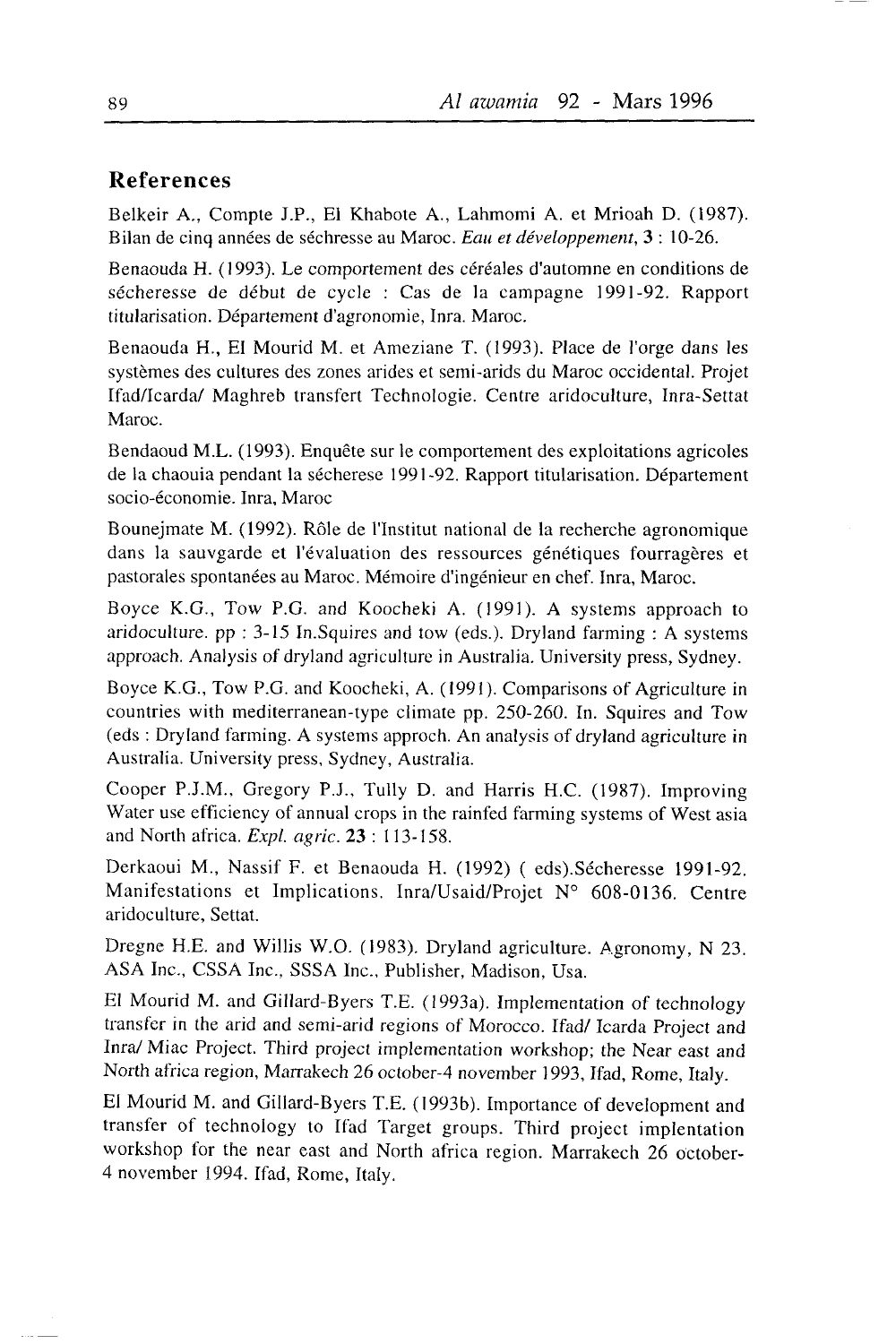El Mourid M. et Sefrioui A. (1991). Réajustement du programme Aridoculture. Centre aridoculture, Inra, Settat Maroc.

El Mourid M. et Karrou M., (1993). La gestion de la contrainte hydrique en agriculture pluviale au Maroc. Thème Maitrise de I'eau. In. Journée sur la recherche dans le développement agricole et rural. Colloque, Mara. Rabat 8-9 juin 1993.

El Mourid M. and Watts D.G. (1993). Rainfall patterns and probabilities in the semi-arid cereal production region of Morocco pp 59-80. In. M. Jones et al.. (eds). The agrometeorology of rainfed barley-based farming systems' Icarda, Aleppo, Syria.

El Oumri M., Ambri M,, El Mourid M., El Ouadi A., Gobel W. et Jmyi A. (1994). Carte schématique des sols de la zone test du Projet "Caractérisation agroécologique". In : Agro-ecological characterization workshop april 19-24 1994. Icarda, Aleppo, Syria.

Evans L.T. (1987). Opportunities for increasing the yield potential of wheat. p79-83. In. The future development of maize and wheat in the third world. Cimmyt, Mexico, D.F.

Gibbon D. (1981). Rainfed farming systems in the mediteranean region, p 59-80. In. J. Monteith and C. Webb(eds). Soil, water and nitrogen in Mediterranean type environments. Martinus Nijhoff/ Dr. W. Junk publisters. The Hague/ Baston.

Harris H.C., Goebel W. and Cooper P.J. (1987). Crop genotype-environment interaction, p l5-53. In. J.P. Strivastava, E. Porcedu, E. Acevedo, and Varma, S. (eds). Drought tolerance in winter cereals. John Wiley and sons, New york.

Herzenni A. (1992). Villages de la Haute chaouia face à la menace d'une année sèche. Inra/Usaid/Miac Projet N.608-0136. Centre aridoculture, Settat.

Inra (1993). Programmation par objectifs, Programme Aridoculture. Stratégie. Projets de recherche système blé; système orge/parcours; activités et recherches spécialisées. Centre aridoculture, Inra, Settat Maroc.

Ionesco T. (1965). Considérations biocliraatiques et phyto-écologiques sur les zones arides du Maroc. Les Cahiers de la recherche agronomique, 19 : 1 - 69.

Kergreis A. (1994). Science et changements planétaires. Sécheresse vol 5.  $(1)$  : 5-6.

Lahlou A. (1986). Analyse de la sécheresse qui a sévi au Maroc de 1980 à 1985. Cas de Bou Regreg. Hommes, terre et eaux. Vol. 16 (65) : 31-37.

Mara/Fao. (1982). Programme d'action et possibilités d'investissements dans le secteur céréalier. Vol.2. Annexe.1. La production des céréales. Fao. Rapport N 33/82 TA- Mor 24.